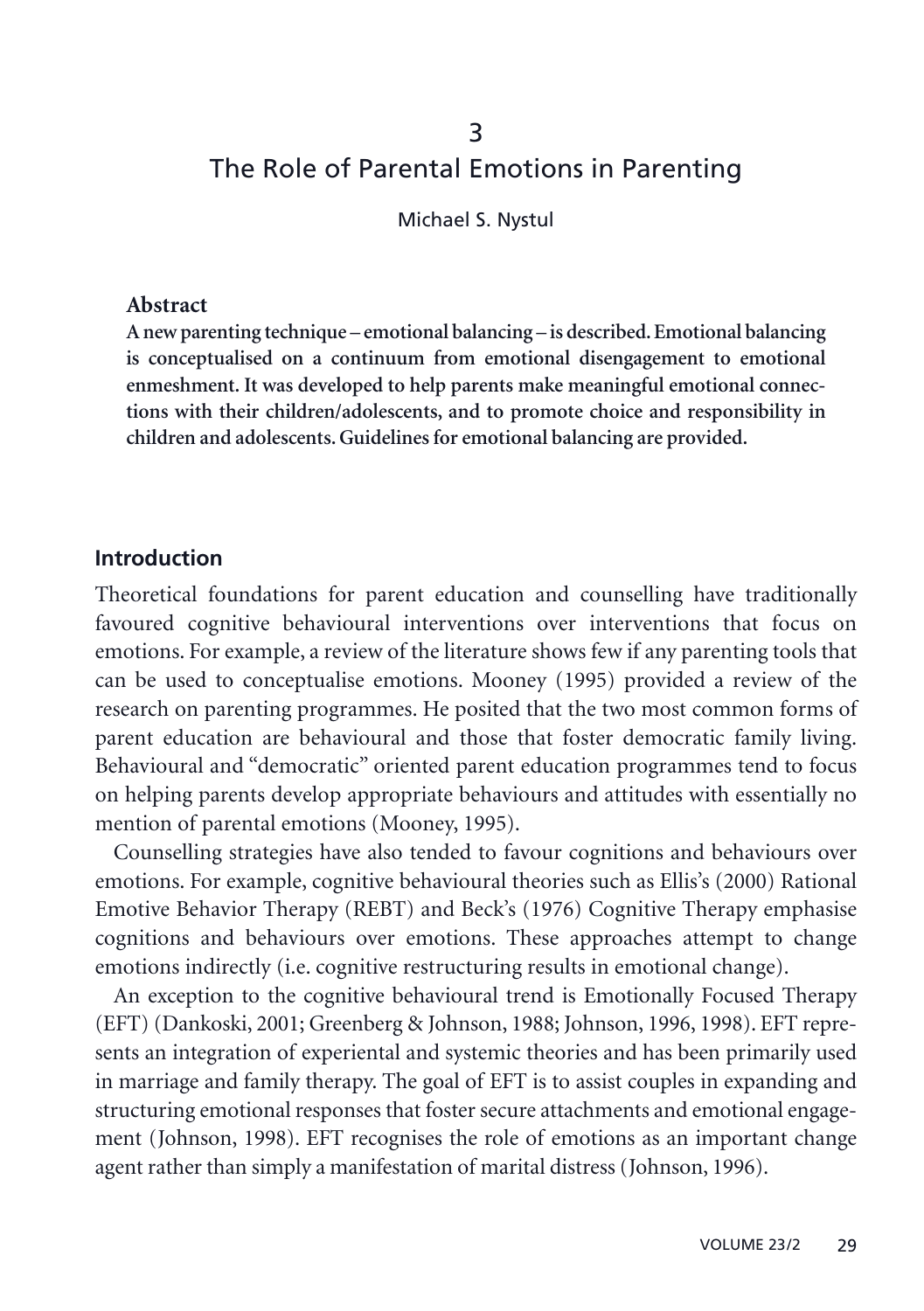The purpose of this article is to address the role of emotions in parenting. Guidelines for establishing emotional balancing are also provided.

## **Theoretical antecedents of emotional balancing**

Emotional balancing is a parenting technique developed by the author which can be used to foster family cohesion, secure attachments, autonomy, intimacy, and appropriate affective involvement. The theoretical origins of emotional balancing can be traced to Minuchin (1974); Olson et al. (1989); Epstein at al. (1982); and Sullivan (1968). A brief review of each of these theoretical perspectives follows.

Minuchin's (1974) concept of boundaries provides a basic framework for conceptualising emotional balancing. Boundaries are the unwritten rules that determine which family members participate in family life and how they do so. Minuchin describes boundaries in terms of a continuum from disengaged to enmeshed, with clear boundaries occupying the middle of the continuum. Disengaged boundaries are "rigid", not adjusting to the emerging needs of the family system, and resulting in detached or disengaged family members. Enmeshed boundaries are essentially the opposite of disengaged boundaries. They are "diffused" and lack a clear sense of the role and function that family members have in relation to each other. Clear boundaries represent the middle ground or normal/healthy range between these two extremes. Clear boundaries are reflected in mutually understood expectations and facilitate unobstructed participation in family life.

Barber & Buehler (1996) identified several other theoretical perspectives, which have provided additional information on the role of emotions in family relations. For example, Olson at al. (1989) proposed a model based on the concept of family cohesion, with cohesion defined as the degree of emotional bonding between family members. Moderate levels of cohesion are ideal, allowing for emotional bonding and support while also permitting individualisation and differentiation between family members. Epstein at al. (1982) developed a theory based on the concept of "affective involvement", that is, the degree of emotional engagement between family members. According to this theory there are six levels of affective involvement: lack of involvement, involvement with no feeling, narcissistic involvement, empathic involvement, over-involvement, and symbiotic involvement. Empathic involvement is considered ideal and involves communicating love, caring and compassion to family members.

Teyber (1997) provided a description of Sullivan's (1968) interpersonal theory of psychotherapy, which can also be used to conceptualise emotions. Interpersonal psychotherapy contends that healthy psychological functioning relates to one's ability to fluctuate appropriately between relatedness (secure attachment) and separateness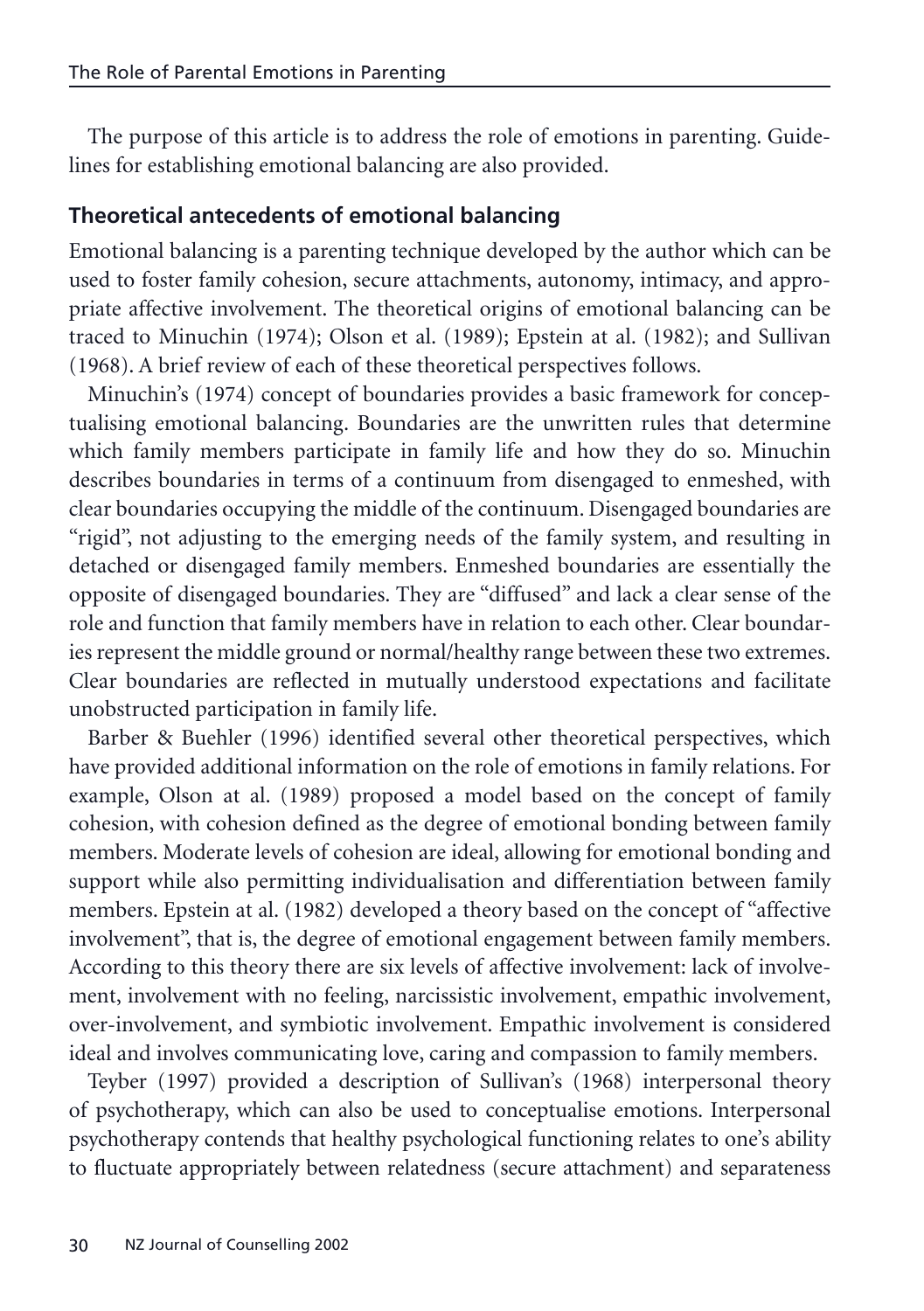<span id="page-2-0"></span>(autonomous-independence). From this perspective, emotional maturity corresponds to one's ability to maintain appropriate levels of relatedness and separateness and the flexibility to move between these two variables.

## **Parental emotions model**

The parental emotions model is based on the theoretical perspectives of Minuchin, Olson and associates, Epstein and associates, and Sullivan. The parental emotions model can be conceptualised in terms of the following parental emotions continuum.



The lines on the parental emotions continuum suggest that a person can move from emotionally balanced to either emotional extreme, from one emotional extreme to the other, or from either emotional extreme to emotionally balanced. An overview of these three points on the parental emotional continuum (enmeshed, disengaged and balanced) is now provided, along with information regarding levels of emotional intensity.

#### **Emotional enmeshment**

Emotional enmeshment represents one extreme in parental emotions and is characterised by high levels of togetherness and dependence. It can be defined as "family patterns that facilitate psychological and emotional fusion among family members, potentially inhibiting the individualization process and the development and maintenance of psychosocial maturity" (Barber & Buehler, 1996, p.433). Emotional enmeshment involves parents engaging in inappropriate emotional responses that undermine the parent-child/adolescent relationship and autonomous responsible behaviour. For example, a parent who expresses excessive anger and makes unrealistic demands when a child/adolescent misbehaves, creates opportunities for the child/adolescent to avoid taking responsibility for their choices. In these instances, the focus is not on what the child/adolescent has done, but is instead on how mean or unfair the parent is being.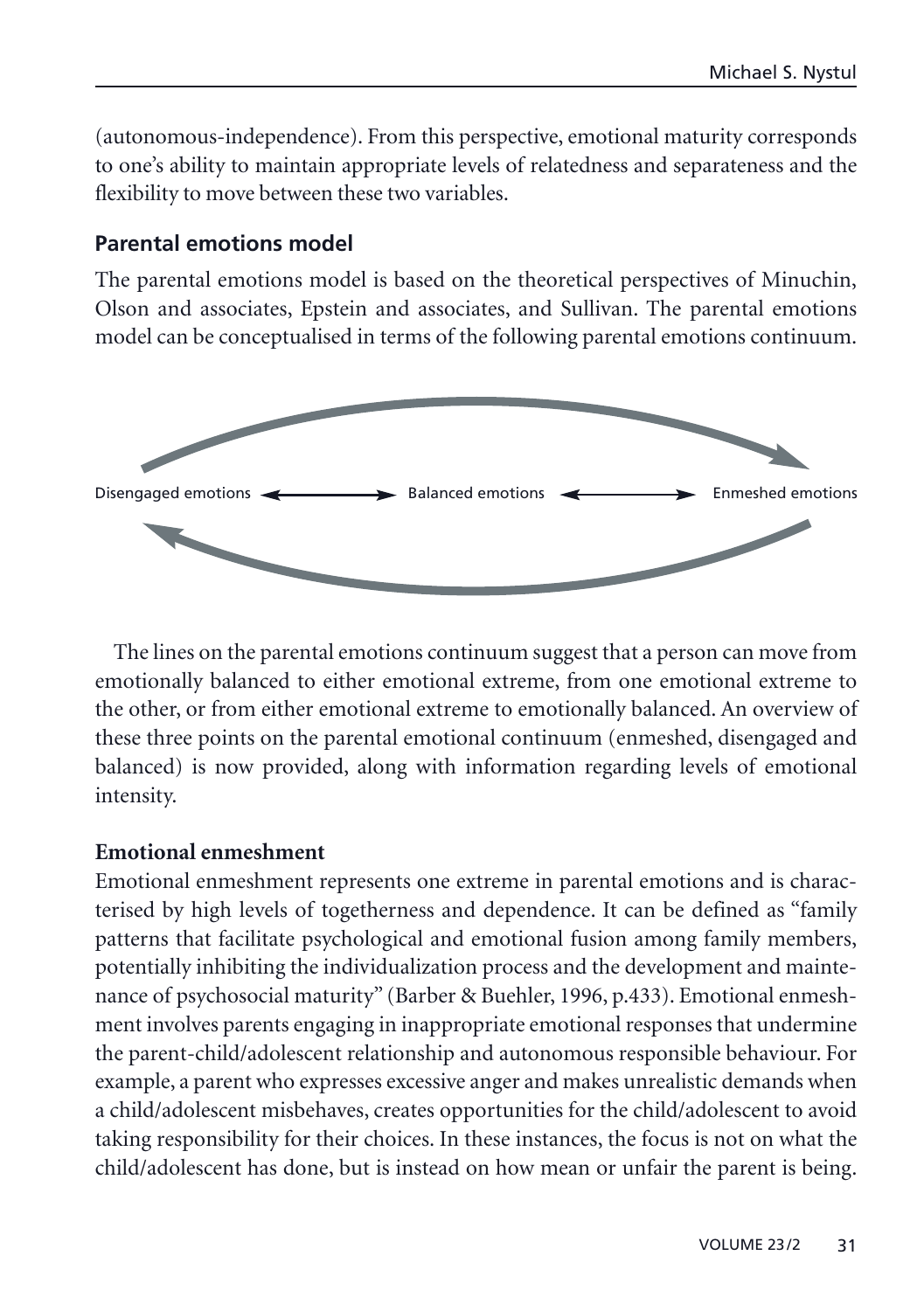#### **Emotional disengagement**

Emotional disengagement is the other emotional extreme on the parental emotions continuum. It is characterised by high levels of independence and separateness. It involves parents psychologically distancing themselves from their children/adolescents, which can leave them feeling abandoned. An emotionally disengaged parent can feel discouraged, with little interest in having involvement with the child/adolescent. Disengagement can be a response to avoid making an intimate commitment or to overcome feelings of inferiority or a fear of failure. Some parents may have a history of avoiding children/adolescents, because they do not have the patience required or they become easily annoyed with them. Other parents may have recently had a negative experience as a result of emotional enmeshment and have given up on trying to discipline or be of assistance to their child/adolescent.

It is not uncommon for parents to shift dramatically from one emotional extreme to the other, such as from emotional enmeshment to emotional disengagement. For example, a child/adolescent may slam the door on the face of a parent who is trying to discipline them. When this occurs, parents may become more emotionally enmeshed and make threats to their child/adolescent that they should "never do that again". Shortly thereafter, it is not uncommon for parents to feel very discouraged and "emotionally drained", with thoughts such as "I've had enough … I just don't care anymore." A parent who has reached this state can be prone to engage in emotional disengagement as a means of coping with the frustration, hurt and disappointment associated with parenting.

#### **Emotional balance**

Emotional balance is the range of parental emotions between emotional disengagement and emotional enmeshment. Emotional balance is the optimal position on the emotional balancing continuum. It is characterised by clear boundaries, autonomy, intimacy, secure attachments, and a moderate degree of connection and cohesion between people. Emotionally balanced parents are involved in the activities and interests of their children/adolescents in a manner that is neither overly intrusive nor overly detached. Emotional balance represents a normal-healthy level of affective involvement communicating positive and negative emotions such as love, compassion, support, caring, anger and disappointment while still allowing individualisation of family members.

Table 1 summarises the three points on the parental emotions continuum in terms of key characteristics and outcomes.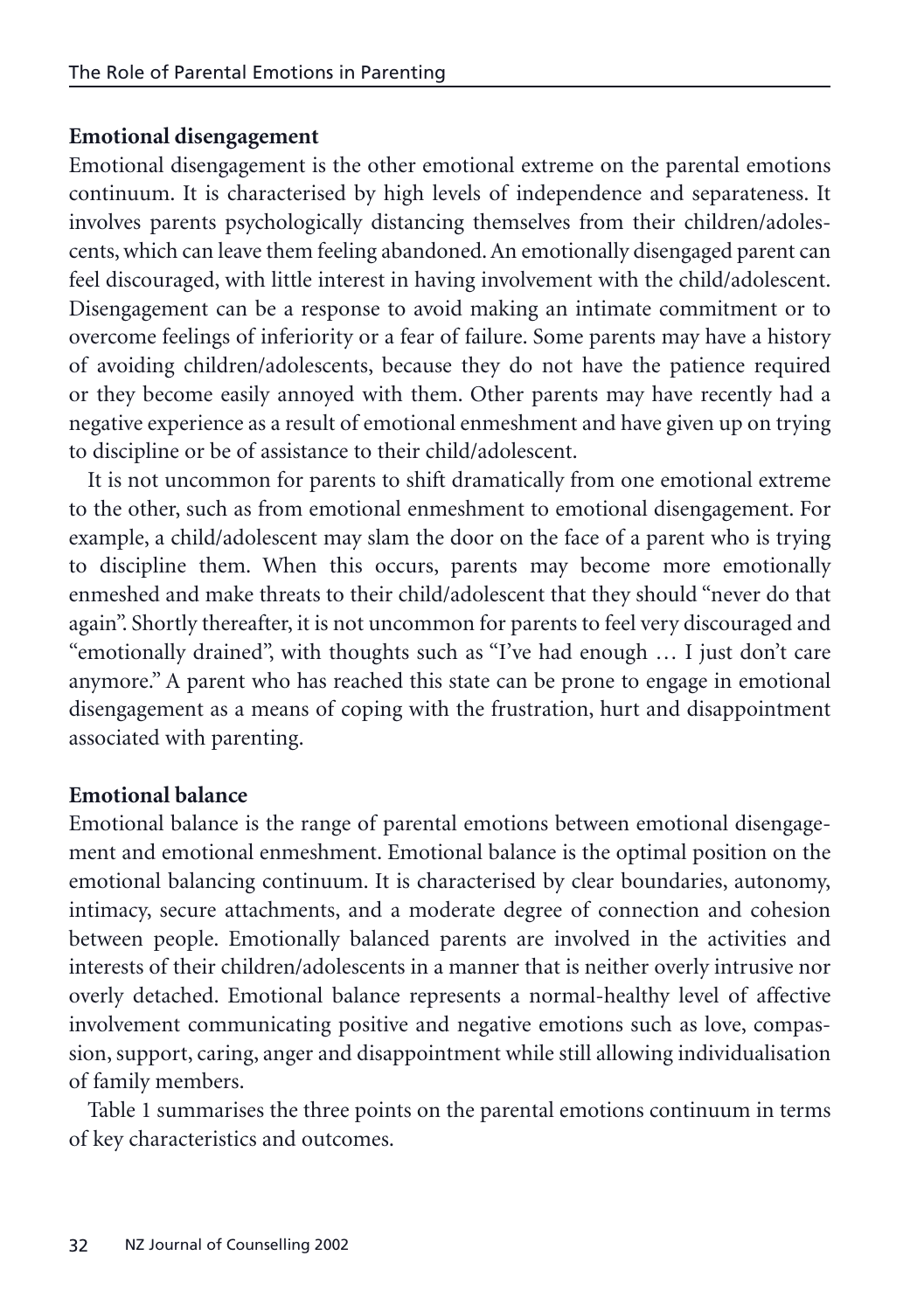| Type of emotional involvement | Key characteristics                                                                                                                                                                                                           | Outcomes                                                                                                                                     |
|-------------------------------|-------------------------------------------------------------------------------------------------------------------------------------------------------------------------------------------------------------------------------|----------------------------------------------------------------------------------------------------------------------------------------------|
| Emotional disengagement       | Psychological distance;<br>detached family members;<br>high levels of separateness<br>and independence,<br>low levels of cohesion and<br>affective involvement;<br>rigid boundaries;<br>excessive separateness                | Discouragement; parental<br>avoidance and abandonment                                                                                        |
| Emotional balance             | Clear boundaries;<br>moderate level of cohesion;<br>appropriate levels of<br>separateness and relatedness;<br>autonomy;<br>empathic communication<br>of love and compassion                                                   | Positive parent-child/<br>adolescent relationships;<br>autonomous-response<br>of attachment:<br>and capacity for mature<br>individualisation |
| Emotional enmeshment          | Inappropriate-excessive<br>emotional responses and<br>affective involvement;<br>psychological and emotional<br>fusion; obscure boundaries;<br>excessive relatedness;<br>high levels of dependence;<br>high levels of cohesion | Impaired parent-child/<br>adolescent relationships;<br>undermined autonomous-<br>responsible behaviour:<br>choices are obscured              |

#### **Table 1: Range of parental emotions**

### **Levels of emotional intensity**

Emotional balance can be maintained by communicating emotions on different levels of intensity (on a continuum from low to high). Different levels of intensity will be necessary depending on the situation. Low to moderate levels of intensity can be useful to create "emotional space" for a family member to foster personal autonomy, appropriate levels of separateness and individualisation, and enhance awareness of choice and responsibility. High levels of emotional intensity can be necessary to get a family member's attention and to communicate clearly what a parent's concern is regarding his or her child or adolescent (for example, when an adolescent has taken a car without permission and stayed out late).

The key to promoting and maintaining emotional balance (in terms of emotional intensity) is not what you communicate but how you communicate. Appropriate communicating of emotional intensity can be fostered by promoting and maintaining parent "core conditions" in the parent-child/adolescent relationship and using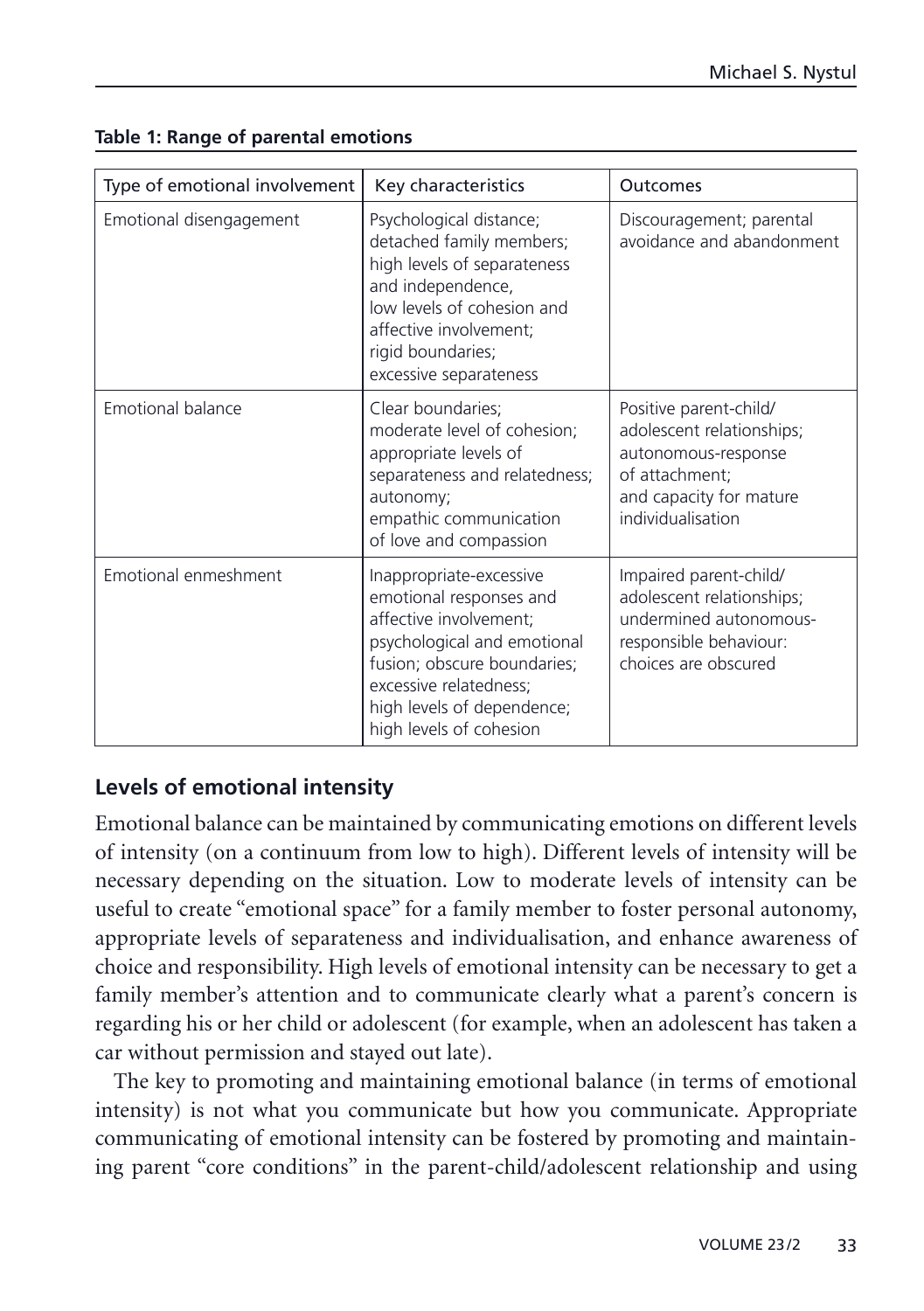effective communication skills. Parental core conditions are related to Rogers' (1961) core conditions of empathy, respect, genuineness, and concreteness. Other parental core conditions can include such processes as unconditional love, caring, and compassion. Parental core conditions can be conceptualised as facilitative of positive parent-child relationships and optimal development.

Appropriate communication of emotional intensity can also be promoted by using effective communication skills such as being clear, specific, constructive and relational. An example of this type of communication is the use of "I" messages instead of "you" messages (see Dinkmeyer & McKay, 1989). "I" messages allow parents to clearly communicate concern to their child/adolescent in a manner that minimises defensiveness, whereas "you" messages tend to focus on blame and increase defensiveness. "I" messages are relational, because they communicate how the parent feels in relation to the child/adolescent. "I" messages also describe what the behaviour is that is bothering the parent, and why it concerns them. For example, the parent could use an "I" message to communicate high levels of emotional intensity to the adolescent who took the car and stayed out late by saying, "I really get angry when you come in late. I end up staying up worrying, and you could get into trouble or get hurt.""I" messages should be designed to foster constructive outcomes, whereby children/adolescents can learn from their choices and become responsible/autonomous individuals. "I" messages should also be developed to help children/adolescents become aware of how their behaviour affects others in terms of the anger or other emotions the parent may be experiencing.

"You" messages are not relational, tend to focus on blame, and generate defensive reactions in children/adolescents. A "you" message in the example above could be, "You really are inconsiderate. You have really done it this time, taking the car and staying out late. Now you are going to get grounded for a month."

Without positive communication processes, parents can allow low levels of emotional intensity to become emotional disengagement, and high levels of emotional intensity to become emotional enmeshment. For example, parents who do not communicate caring or compassion to the child/adolescent may psychologically distance themselves to the point where they may lose interest and become emotionally disengaged. At the other extreme, parents who are inappropriate with their emotional intensity (for example, use "you" messages to attack or pity their child/adolescent) may end up in an emotionally enmeshed position and rob their child/adolescent of a chance to become aware of choices and assume responsibility for their behaviour.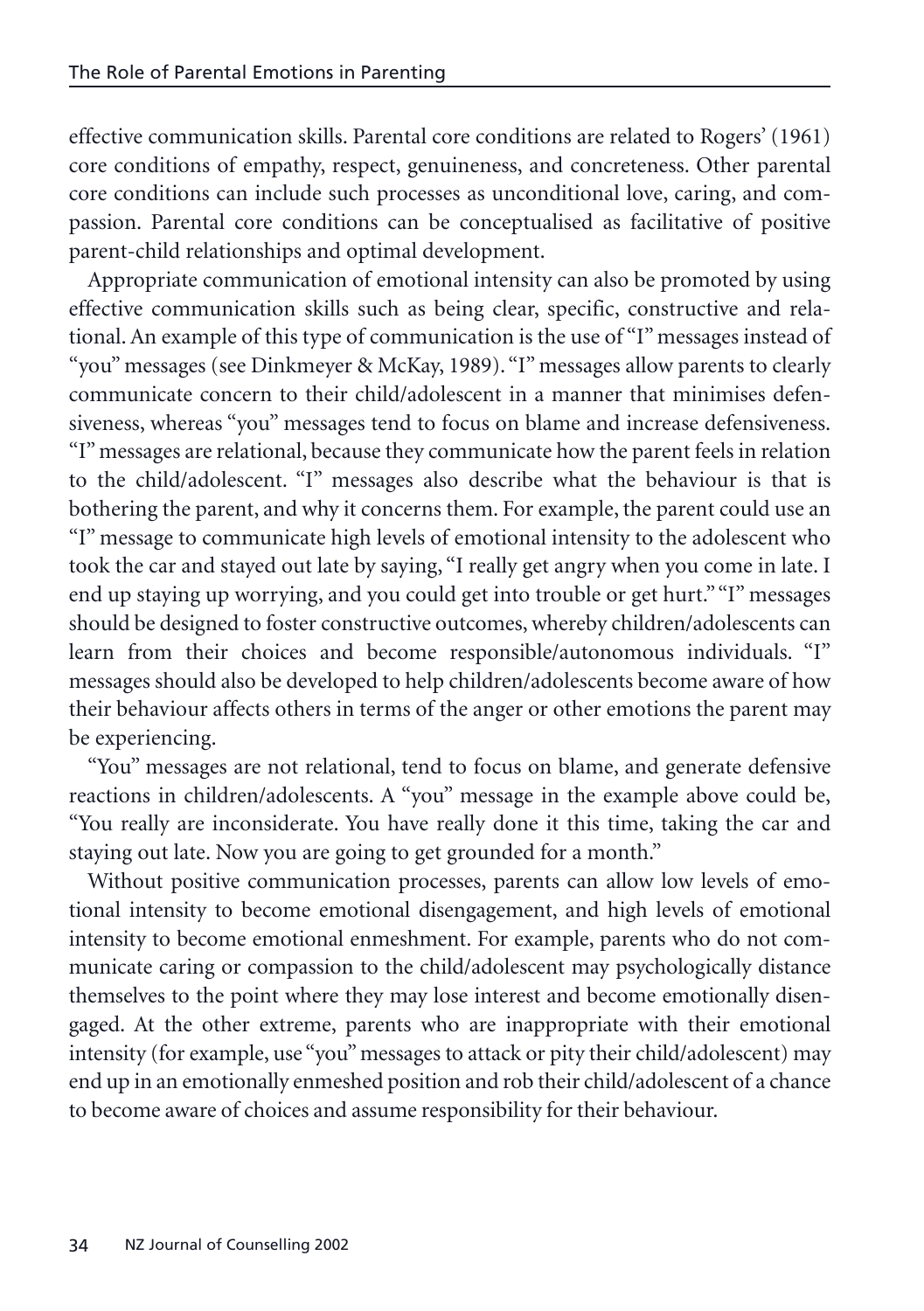## **Emotional balancing technique**

The parenting technique of emotional balancing is composed of four steps or procedures, which can be used by counsellors or parent educators. These steps can be adjusted and modified as necessary to meet the unique needs of parents, children and adolescents. An overview of these steps follows.

## **Step one: Provide an overview of the role of parental emotions in parenting and assess where the parents are functioning emotionally.**

Step one involves providing an overview of the role of parental emotions in parenting, including information on emotional disengagement, emotional enmeshment, and emotional balancing. Step one also involves assessing where parents are functioning emotionally with their child/adolescent, by asking them to describe a typical day in terms of parent-child interactions, beginning in the morning and continuing throughout the day.

### **Step two: Explore and address systemic issues as needed.**

Family systems theory suggests that any change within the family system will have a corresponding effect on the family system as a whole. Parents should be encouraged to develop a systemic perspective for assessing emotional responses. For example, when one parent goes to an emotional extreme (such as emotional enmeshment), it is not uncommon for the other parent to go to the other emotional extreme (emotional disengagement). This emotional shift could occur when the enmeshed parent (out of sympathy or guilt from an experience such as a divorce) continues to give in to a child who has misbehaved. When one spouse gives in, the other spouse can become discouraged and emotionally disengaged. A parent may be even more prone to disengage if she/he is a step-parent who believes, "Since this is not my child, I don't want to interfere"

### **Step three: Provide appropriate parenting interventions as necessary.**

Appropriate intervention procedures can be identified to help parents move towards emotional balance. For example, counsellors and parent educators can help parents overcome feelings of discouragement, so they can move from emotional disengagement to emotional balance. Professional helpers can teach democratic-authoritative parenting principles to provide optimal development and maximise positive parentchild relationships. Parents can also benefit from receiving assistance in developing parenting strategies to promote and maintain emotional balance. Examples of parenting procedures are:

- Using an "emotional cooling off" period to avoid emotional enmeshment.
- Overcoming discouragement with encouragement and a strengths perspective.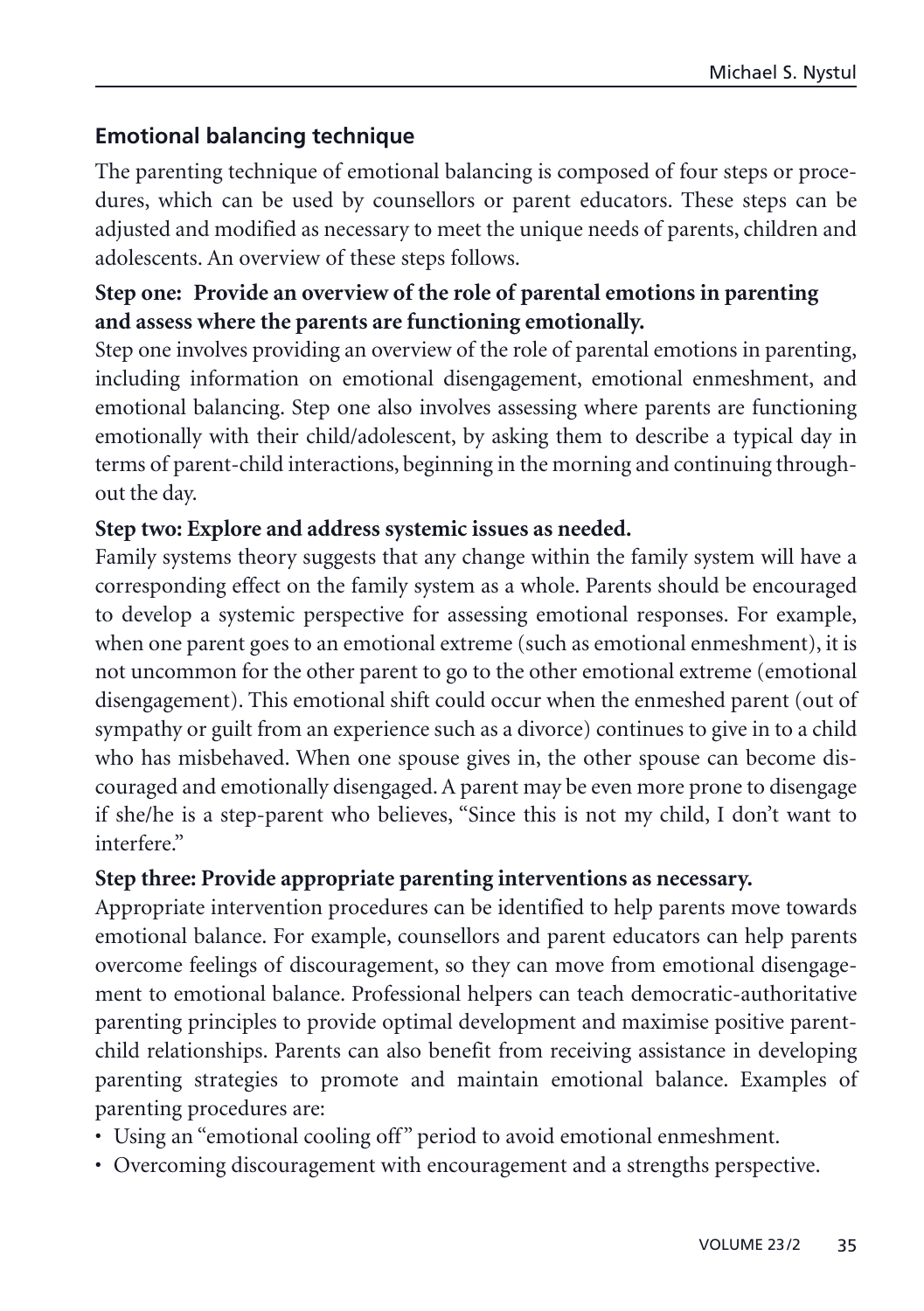- Becoming appropriately involved in the child's interests.
- Communicating unconditional love and compassion and other parental core conditions.
- Fostering secure attachments (relatedness).
- Creating "emotional space" to focus on choice and responsibility.
- Encouraging autonomous-responsible behaviour (separateness).
- Promoting appropriate movement between relatedness and separateness.
- Communicating clear boundaries between family members.
- Utilising democratic-authoritative parenting attitudes and procedures such as mutual respect and the use of "I" messages and not "you" messages to convey intense emotions.

# **Step four: Putting it all together.**

Step four involves helping parents move towards emotional balance by utilising a strengths-solution focused perspective and encouragement. In this process it is especially important to look for exceptions to the problems, such as when a parent is not engaged in emotional enmeshment or disengagement, and help them use what is working to move towards emotional balance. Putting it all together involves professional helpers reviewing several real or hypothetical situations to practise assessing and implementing emotional balancing strategies. Role play can also be used to work through problems and learn new skills. Step four encourages parents to explore how they can apply the four steps of emotional balance to current and future parenting challenges.

# **A case example**

The following case provides an illustration of the use of emotional balancing in parenting. Ron and Mary have been married for five years. Mary has a son Tim, aged 16, from a previous marriage. Ron and Mary have been having a number of problems with Tim such as failing grades, alcohol abuse and staying out late at night (including not bringing the family car back on time). Ron and Mary sought counselling regarding their concerns for their son. The counsellor implemented the four-step parental balancing technique as follows. During step one, the counsellor provided an overview of the role of parental emotions in parenting. The parental emotions continuum was described, and an assessment was made of where the parents were functioning on the continuum. The parents were then asked to describe a typical day, beginning with getting Tim off to school on time. In the afternoon Mary would spend a lot of time trying to get her son to do his chores and homework. Her attempts to get Tim to work usually resulted in arguments and hurt feelings. Ron usually found things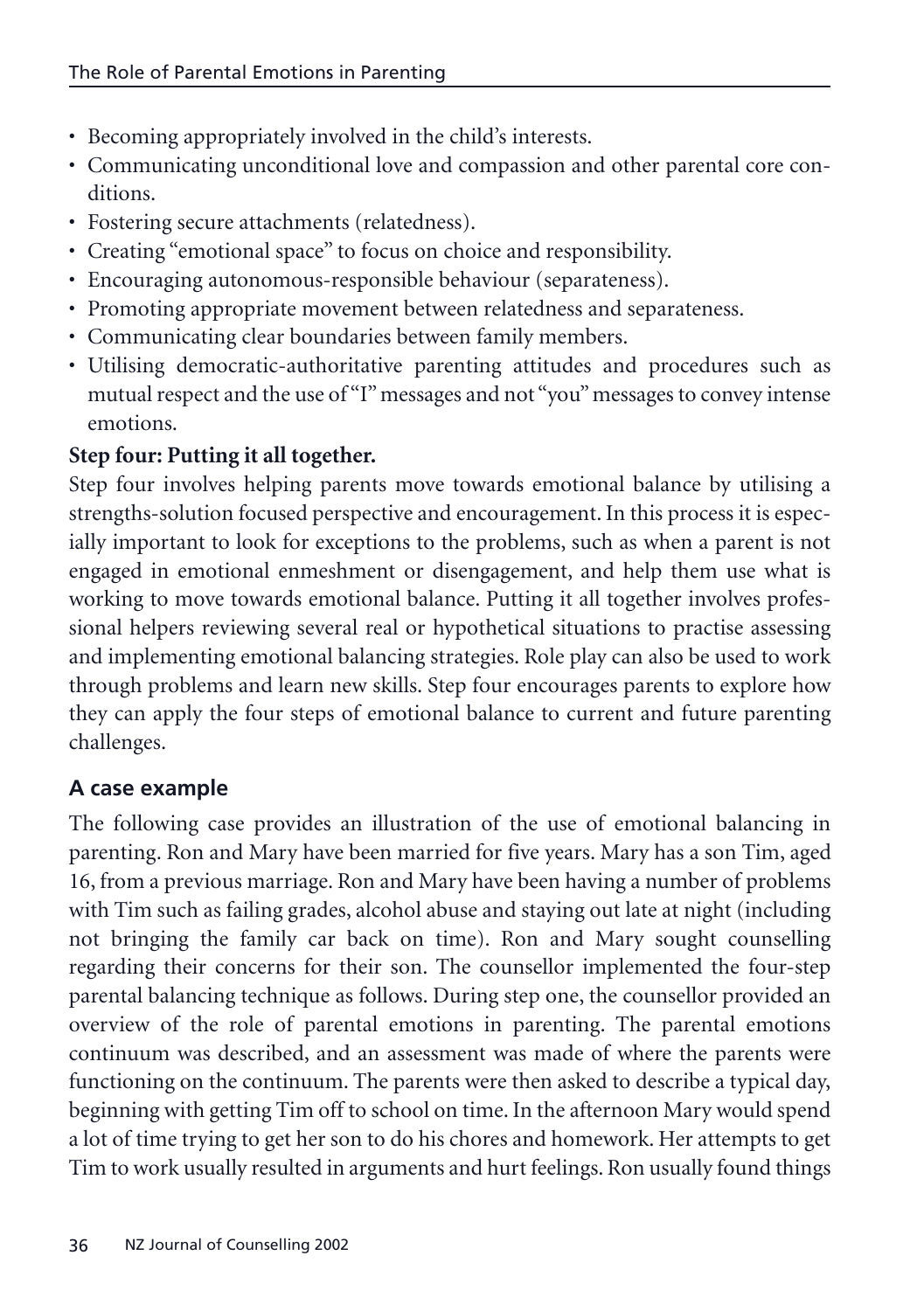to do to avoid these encounters with Tim (such as yard work or work at the office). From an analysis of this typical day, the counsellor and parents determined that Ron tended to function at the emotionally disengaged end of the parental emotions continuum, while Mary tended to function at the emotionally enmeshed end of the continuum. Both Ron and Mary were committed to becoming more emotionally balanced regarding their parenting.

Step two of the emotional balancing method involved exploring systemic issues relating to the parents' emotional responses to Tim's misbehaviour. The counsellor explored with the parents the last time they had had a significant problem with their son. The parents explained that a week ago Tim had stayed out until four in the morning when he was supposed to be home by 11.30 p.m. In addition, he had been drinking and driving. Ron and Mary were up all night worrying about him, and had agreed to be "tough on him" and take away his car privileges for a couple of weeks. The next day when the parents talked with their son, Mary became more lenient than she had planned to be. The leniency seemed to be influenced by the unresolved guilt she had about her divorce. At this point Ron seemed to lose interest in the disciplinary process and became emotionally disengaged.

The counsellor noted that Mary's guilt and resultant leniency obscured her son's choices and responsibility and appeared to move her to emotional enmeshment. In addition, the counsellor noted that from a systemic perspective, when one parent moves towards one extreme of the parent emotions continuum (as Mary did with enmeshment) it is common for the other parent to move towards the other emotional extreme (as Ron did in terms of emotional disengagement). The counsellor also noted that step-parents, such as Ron, may be more prone to move towards emotional disengagement, because they may feel they must "tread softly" and not intrude on the birth parent's "parenting turf".

In step three of the emotional balancing approach, the counsellor worked with the parents on interventions that could be used to promote emotional balancing in parenting. Some of the interventions utilised were implementing parental core conditions of unconditional love and compassion, the use of "I" messages instead of "you" messages, and learning how to use different levels of emotional intensity while fostering and maintaining emotional balance.

Mary needed extra help with how she could deal with her intense emotions of anger when Tim was disrespectful to her. The counsellor emphasised that her expression of intense emotions became inappropriate when they obscured Tim's choice and responsibility. Mary found the technique of using "I" messages and an emotional cooling-off period (usually of several hours) particularly useful to prevent emotional enmeshment.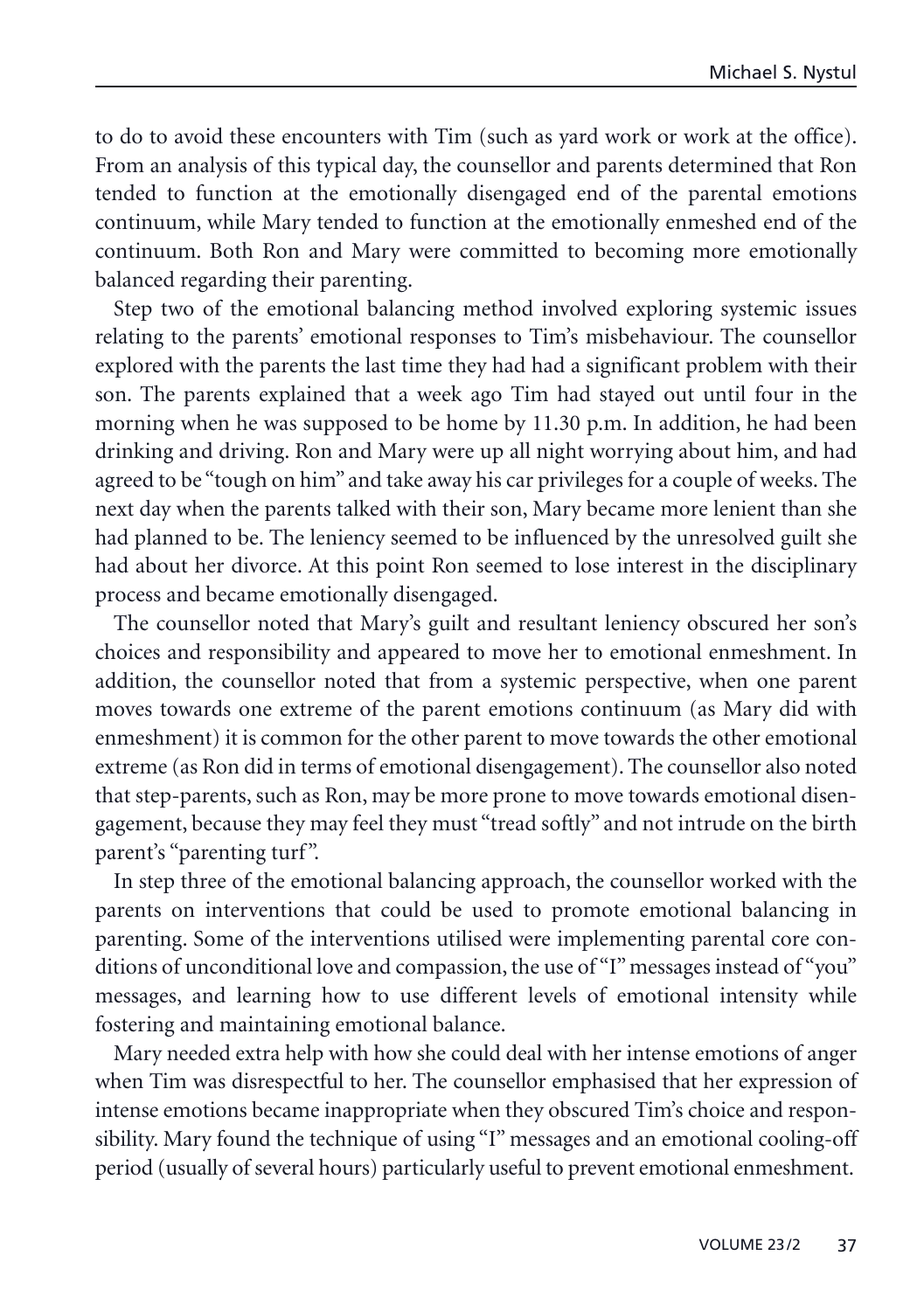During step four, the counsellor helped Ron and Mary put it all together in terms of promoting emotional balance in parenting. In this process, the counsellor used a solution-focused strengths perspective (such as encouragement and identifying exceptions to the problems). For example, the counsellor helped Ron identify what was occurring when he was not emotionally disengaged. Things that appeared to contribute to Ron's emotional balance included: cutting down on his coffee intake, believing that his wife really did want to discipline their son, and not thinking of his son as a stepson. Ron did cut back on his coffee intake, which had an emotionally calming effect. He also had several discussions with Mary regarding parenting and became convinced that she really did want to set clear limits for their son. In addition, during a family meeting it was agreed Ron could refer to Tim as his son and not his stepson, to help him feel a stronger emotional connection. Mary also identified exceptions to her being emotionally enmeshed. For example, the use of "I" messages and the cooling-off period described above played a key role in helping Mary maintain emotional balance.

The four-step emotional balancing approach was also reviewed to ensure that Ron and Mary could apply the procedures appropriately to future problems. Several hypothetical disciplinary situations were used in conjunction with role play to provide opportunities for Ron and Mary to gain additional practice in implementing the emotional balancing approach. After four counselling sessions Ron and Mary reported that they had improved their relationship with Tim, and that Tim was behaving in a more responsible and respectful manner. It also appeared that enhanced emotional balance played an important role in the positive counselling gains described in this case.

## **Summary and conclusion**

Parents may function at one emotional extreme or fluctuate between both of the emotional extremes of emotional disengagement and emotional enmeshment. When this occurs, parents may need help getting emotionally balanced. The parental emotions model and emotional balancing techniques described in this article can help parents make appropriate emotional connections with children/adolescents. Emotional balancing involves parents becoming appropriately involved with the child/ adolescent. Parents can communicate a full range of emotions such as love, caring, anger and disappointment at varying levels of intensity (ranging from low to high). In addition, emotional balancing can create "emotional space" so children and adolescents can learn to assume responsibility for their choices and become autonomousresponsible individuals.